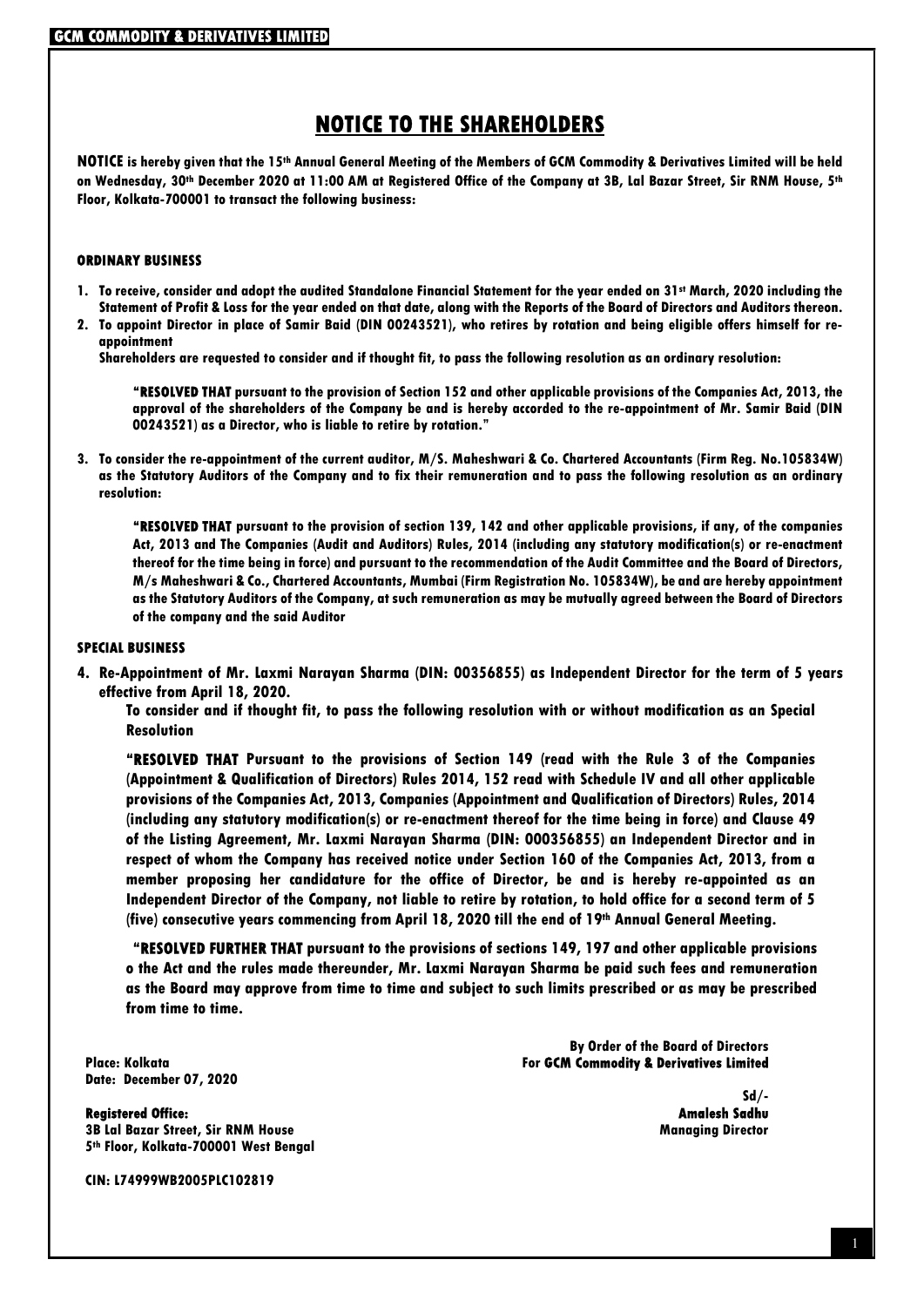#### Notes:

1. A MEMBER ENTITLED TO ATTEND AND VOTE AT THE MEETING IS ENTITLED TO APPOINT A PROXY TO ATTEND AND VOTE INSTEAD OF HIMSELF/HERSELF AND THE PROXY NEED NOT BE A MEMBER OF THE COMPANY. Pursuant to Section 105 of Companies Act, 2013, a person can act as proxy on behalf of members not exceeding fifty (50) and holding in aggregate not more than ten present of the total share capital of the company. A member holding more than ten percent of the share capital of the company carrying voting rights may appoint a single person as proxy and such person shall not act as a proxy for any other person or shareholder.

Proxies to be effective must be deposited at the Registered Office of the Company duly completed and signed not less than 48 Hours before the time of the Meeting. Proxies submitted on behalf of the companies, societies etc. must be accompanied but an appropriate resolution, as applicable.

- 2. Corporate members intending to send their authorized representative to attend the Meeting Pursuant to Section 113 of the Companies Act, 2013 are requested to send to the Company a certified copy of the Board Resolution authorizing such representative to attend and vote on their behalf at the Meeting.
- 3. In case of joint holders attending the AGM, only such joint holder who is higher in the order of names will be entitled to vote.
- 4. Members are requested to bring their attendance slips duly completed and signed mentioning there in details of their DP ID and Client ID/ Folio No.
- 5. Members holding shares in Dematerialised mode are requested to intimate all the changes pertaining to their Bank details, National Electronic Clearing Service (NECS), Electronic Clearing Service (ECS), mandates, Nominates, Power of Attorney, change of address, contact number, etc,. to their Depository Participants (DP) only, and not to the Companies Registrar & Share Transfer Agent.

Changes intimated to the Depository Participant will then be automatically reflected in the Companies records which will help the Company and its Registrar & Share Transfer Agent to provide efficient and better services to the members.

6. Members are requested to notify immediately any change in their address and/or bank details to the company's Registrar and Shares Transfer Agent, Purva Sharegistry (India) Private Limited (PSIPL) for the shares held in physical form and to their respective Depository Participants (DP) for shares held in electronic form.

Members holding shares in physical form and who have not registered their e-mail IDs are requested to register the same with PSIPL

- 7. Members holding share certificates under different folios numbers but in the same order of name are requested to apply for consolidation of such folios and send relevant share certificates to Purva Sharegistry (India) Private Limited (PSIPL) for consolidating their holdings under one folio. A consolidated share certificate will be issued to such Members after making requisite changes.
- 8. The notice of AGM alongwith the Annual Report 2019-20 is being sent by electronic mode to those members whose e-mail address are registered with the Company/Depositories, unless any member has requested for the physical copy of the same. For members who have not registered their e-mail address, physical copies are being sent by the permitted mode. Members who have received Notice of AGM, Annual Report and Attendance Slip shall submit a duly filled in attendance slip at the registration Counter of the AGM. The route map showing directions to reach the venue of the meeting is provided in the Annual report.
- 9. To support the "Green Initiative", members who have not registered their e-mail address are requested to register the same with PSIPL/Depositories.
- 10. The Register of Directors and Key Managerial Personnel and their shareholding, maintained under Section 170 of the Companies Act, 2013 will be available for inspection by the Members at the Annual General Meeting.
- 11. The Shares of the Company are mandated by the Securities & Exchange Board of India (SEBI) for trading in dematerialized form by all investors.
- 12. The identity/signature of Members holding shares in electronic/demat form is liable for verification with the specimen signatures furnished by NSDL/CDSL. Such Members are advised to bring the relevant identity card issued by the appropriate Authorities to the Annual General Meeting.
- 13. Members desirous of getting any information about the accounts of the Company, are requested to send their queries so as to reach at-least ten days before the meeting at the Registered Office of the Company, so that the information required can be made readily available at the meeting.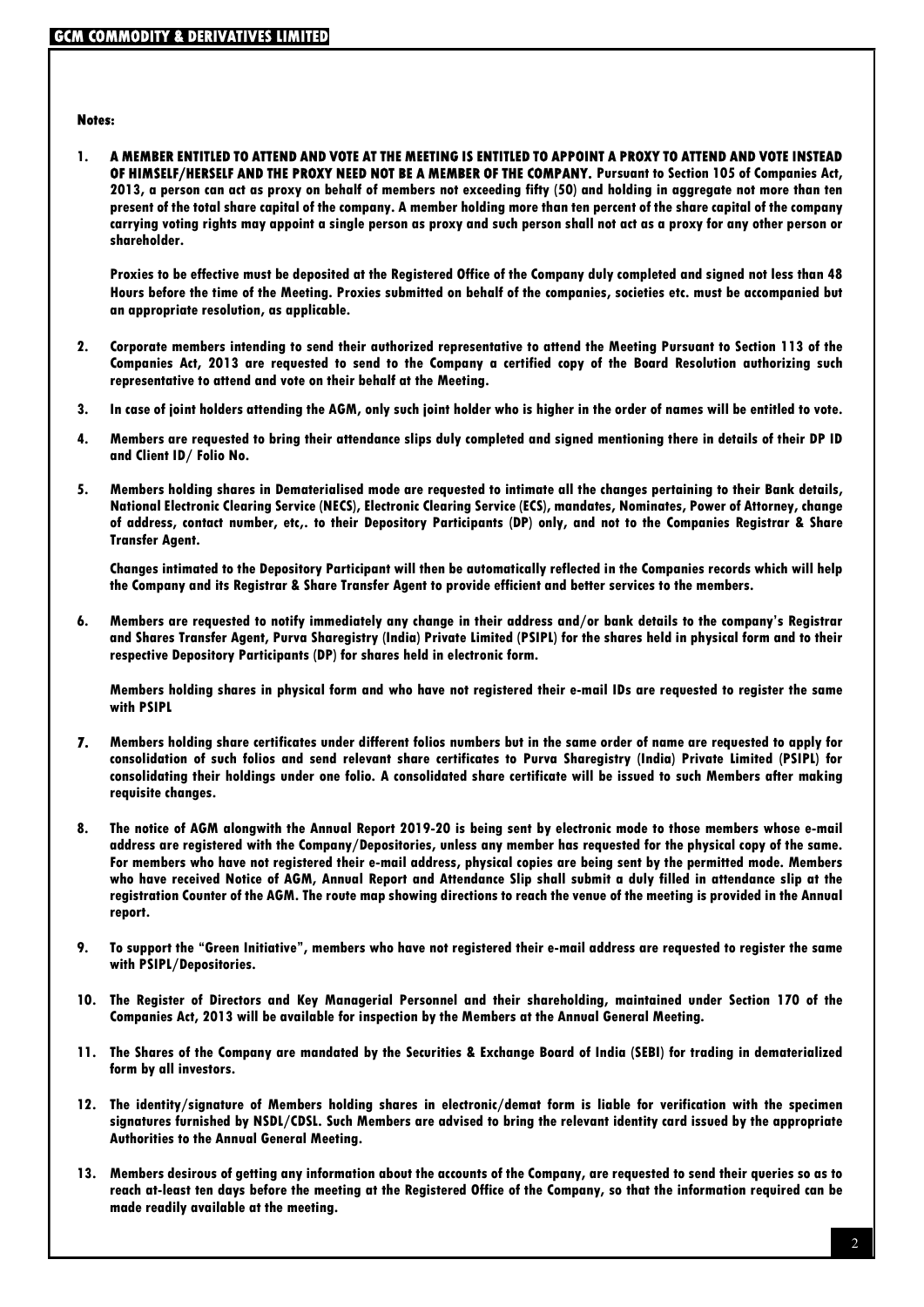#### 14. The Register of Members and Share Transfer Books of the Company will remain closed from Thursday 24th December 2020 to Wednesday 30th December 2020 (both days inclusive).

- 15. Members may note that the Notice of the 15th Annual General Meeting and the Annual Report for the year 2019-20 will also be available on the company's website www.gcmcommo.co.in. The route map and prominent landmark for the venue of the meeting forms part of the annual report.
- 16. In compliance with the provisions of Section 108 of the Companies Act, 2013 and Rule 20 of the Companies (Management and Administration) Rules, 2014, the Company is pleased to provide to the members facility to exercise their votes at the 15th AGM by electronic means and the business may be transacted through e-voting as per details below:
	- a) Date and time of commencement of voting through electronic means: Sunday, December 27, 2020 at 09.00 A.M.
	- b) Date and time of end of voting through electronic means beyond which voting will not be allowed: Tuesday, December 29, 2020 at 5.00 P.M.
	- c) During this period shareholders of the Company, holding shares either in physical form or in dematerialized form, as on the cut-off date December 23, 2020, may cast their vote electronically irrespective of mode of receipt of notice by the shareholder. The e-voting module shall be disabled by NSDL for voting thereafter.
	- d) Details of Website: www.evoting.nsdl.com
	- e) Details of Scrutinizer: ALOK Kumar Das, Practicing Chartered Accountant (Membership No. 105834W), 3B, Lal Bazar Street, 5<sup>th</sup> Floor, Block-2, Kolkata-700001. E-mail: alokdas631@gmail.com.
	- f) Once the vote on a resolution is cast by the shareholder, the shareholder shall not be allowed to change/ modify the vote subsequently.
	- 1. The instructions for Members for e-voting are as under:

Applicable in all cases whether NOTICE is received by e-mail or in physical form. The way to vote electronically on NSDL e-Voting system consists of "Two Steps" which are mentioned below:

Step-1: Log-in to NSDL e-Voting system at https://www.evoting.nsdl.com/

#### Details on Step 1 is mentioned below:

#### How to Log-in to NSDL e-Voting website?

- 1. Visit the e-Voting website of NSDL. Open web browser by typing the following URL: https://www.evoting.nsdl.com/ either on a Personal Computer or on a mobile.
- 2. Once the home page of e-Voting system is launched, click on the icon "Login" which is available under 'Shareholders' section.
- 3. A new screen will open. You will have to enter your User ID, your Password and a Verification Code as shown on the screen.

Alternatively, if you are registered for NSDL eservices i.e. IDEAS, you can log-in at https://eservices.nsdl.com/ with your existing IDEAS login. Once you log-in to NSDL eservices after using your log-in credentials, click on e-Voting and you can proceed to Step 2 i.e. Cast your vote electronically

4. Your User ID details are given below:

| <b>Manner of holding shares i.e. Demat</b><br>(NSDL or CDSL) or Physical | Your User ID is:                                                                                            |
|--------------------------------------------------------------------------|-------------------------------------------------------------------------------------------------------------|
| a) For Members who hold shares in<br>demat account with NSDL.            | 8 Character DP ID followed by 8 Digit Client ID                                                             |
|                                                                          | For example, if your DP ID is IN300*** and Client ID is 12******<br>then your user ID is IN300***12*******. |
| b) For Members who hold shares in                                        | <b>16 Digit Beneficiary ID</b>                                                                              |
| demat account with CDSL.                                                 | For example, if your Beneficiary ID is 12*************** then your<br>user ID is 12**************           |
| c) For Members holding shares in<br><b>Physical Form.</b>                | EVEN Number followed by Folio Number registered with the<br>company                                         |
|                                                                          | For example, if folio number is 001*** and EVEN is 101456 then<br>user ID is 101456001***.                  |

5. Your password details are given below: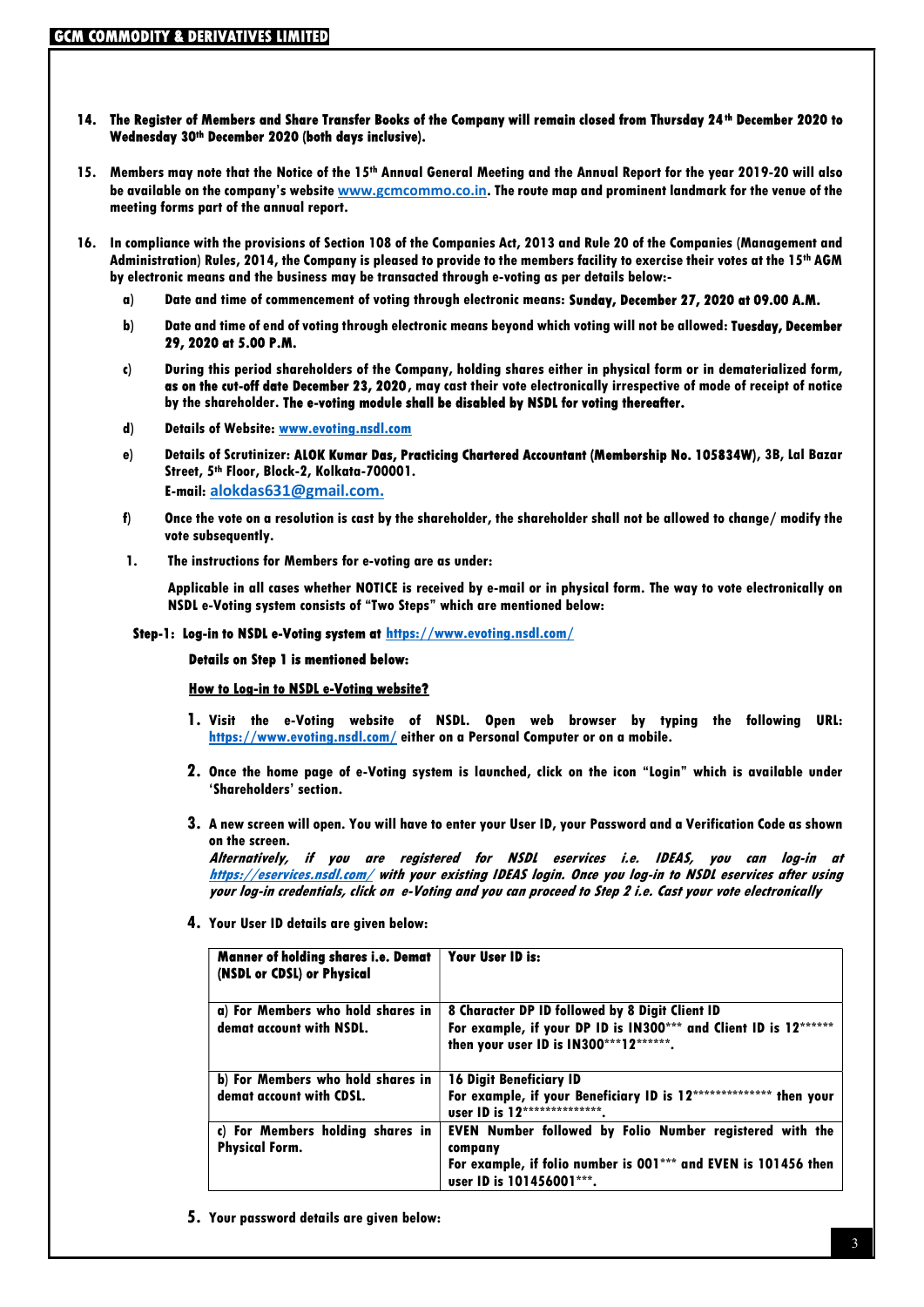- i. If you are already registered for e-Voting, then you can user your existing password to login and cast your vote.
- ii. If you are using NSDL e-Voting system for the first time, you will need to retrieve the 'initial password' which was communicated to you. Once you retrieve your 'initial password', you need to enter the 'initial password' and the system will force you to change your password.
- iii. How to retrieve your 'initial password'?
	- 1. If your email ID is registered in your demat account or with the company, your 'initial password' is communicated to you on your email ID. Trace the email sent to you from NSDL from your mailbox. Open the email and open the attachment i.e. a .pdf file. Open the .pdf file. The password to open the .pdf file is your 8 digit client ID for NSDL account, last 8 digits of client ID for CDSL account or folio number for shares held in physical form. The .pdf file contains your 'User ID' and your 'initial password'.
	- 2. If your email ID is not registered, your 'initial password' is communicated to you on your postal address

#### 6. If you are unable to retrieve or have not received the "Initial password" or have forgotten your password:

- i. Click on "Forgot User Details/Password?"(If you are holding shares in your demat account with NSDL or CDSL) option available on www.evoting.nsdl.com.
- ii. Physical User Reset Password?" (If you are holding shares in physical mode) option available on www.evoting.nsdl.com.
- iii. If you are still unable to get the password by aforesaid two options, you can send a request at evoting@nsdl.co.in mentioning your demat account number/folio number, your PAN, your name and your registered address.
- iv. After entering your password, tick on Agree to "Terms and Conditions" by selecting on the check box.
- v. Now, you will have to click on "Login" button.
- vi. After you click on the "Login" button, Home page of e-Voting will open.

#### Step 2: Cast your vote electronically on NSDL e-Voting system.

#### Details on Step 2 is given below:

#### How to cast your vote electronically on NSDL e-Voting system

- 1. After successful login at Step 1, you will be able to see the Home page of e-Voting. Click on e-Voting. Then, click on Active Voting Cycle.
- 2. After click on Active Voting Cycles, you will be able to see all the companies "EVEN" in which you are holding shares and whose voting cycle is in active status.
- 3. Select "EVEN" of company for which you wish to cast your vote.
- 4. Now you are ready for e-Voting as the Voting page opens.
- 5. Cast your vote by selecting appropriate options i.e. assent or dissent, verify/modify the number of shares for which you wish to cast your vote and click on "Submit" and also "Confirm" when prompted
- 6. Upon confirmation, the message "Vote cast successfully" will be displayed.
- 7. You can also take the printout of the votes cast by you by clicking on the print option on the confirmation page.
- 8. Once you confirm your vote on the resolution, you will not be allowed to modify your vote.

#### General Guidelines for shareholders

- 1. Institutional shareholders (i.e. other than individuals, HUF, NRI etc.) are required to send scanned copy (PDF/JPG Format) of the relevant Board Resolution/ Authority letter etc. with attested specimen signature of the duly authorized signatory(ies) who are authorized to vote, to the Scrutinizer by e-mail to alokdas631@gmail.com with a copy marked to evoting@nsdl.co.in.
- 2. It is strongly recommended not to share your password with any other person and take utmost care to keep your password confidential. Login to the e-voting website will be disabled upon five unsuccessful attempts to key in the correct password. In such an event, you will need to go through the "Forgot User Details/Password?" or "Physical User Reset Password?" option available on www.evoting.nsdl.com to reset the password.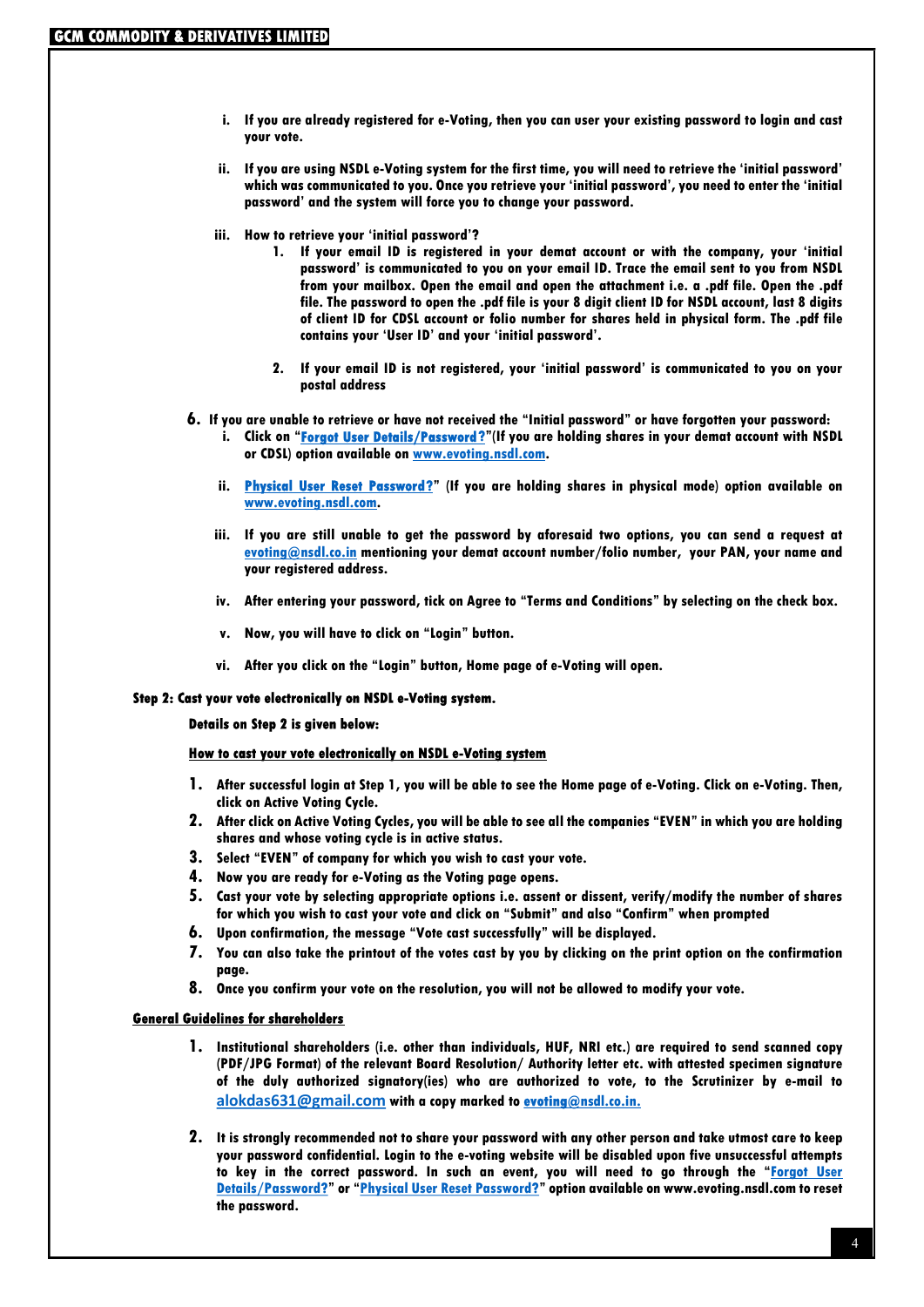#### 3. In case of any queries, you may refer the Frequently Asked Questions (FAQs) for Shareholders and e-voting user manual for Shareholders available at the download section of www.evoting.nsdl.com or call on toll free no.: 1800-222-990 or send a request at evoting@nsdl.co.in

### ITEM NO. 4

#### Appointment of Mr. Laxmi Narayan Sharma (DIN: 07245288) as Independent Director for the term of 5 years effective from April 18, 2020

The Board has re-appointed Mr. Laxmi Narayan Sharma (DIN: 00356855) as Independent Director of the Company pursuant to Clause 49 of the Listing Agreement.

Pursuant to Section 161 of the Companies Act, 2013, Ms. Laxmi Nrayan sharma will hold the office up to the date of ensuring AGM. The Company has received Notice in writing under the provisions of Section 160 of the Companies Act, 2013 from the Member along with a necessary deposit proposing the candidature of Mr. Laxmi Narayan Sharma for the office of the Director.

Accordingly, it is proposed to re-appoint Mr. Laxmi Narayan Sharma for the second term as Independent Director of the Company in accordance with Section 149 of the Companies Act, 2013, not liable to retire by rotation and to hold office for the term of 5 years starts form April 18, 2020 till the end of the 19<sup>th</sup> Annual general Meeting.

These Appointments may be terminated by either party by giving one month notice in writing of such termination or as may be mutually agreed between the parties.

The Company has received from Mr. Laxmi Narayan Sharma Consent in writing to act as Director in Form DIR-2 pursuant to Rule 8 of the Companies (Appointment & Qualification of Directors) Rules, 2014 and;

Intimation in Form DIR-8 in terms of Companies Appointment & Qualification of Directors) Rules, 2014, to effect that he is not disqualified under sub-section (2) of Section 164 of the Companies Act, 2013.

In the opinion of the Board, Mr. Laxmi Narayan Sharma fulfils the conditions for their appointment as Independent Directors as specified in the Companies Act, 2013 and the Listing Agreement and is independent of the management. Mr. Laxmi Narayan Sharma are interested in the resolutions set out respectively at Item No. 2 of the Notice with regard to their respective appointments as well as appointments of each other.

The relatives of Mr. Laxmi Narayan Sharma may be deemed to be interested in the resolutions set out respectively at Item No. 2 of the Notice, to the extent of their shareholding interest, if any, in the company.

Save and except the above, none of the other Directors/Key Managerial Personnel of the Company/ their relatives are, in any way, concerned or interested, financially or otherwise, in these resolutions.

The Board recommends the resolutions set forth in the Item No. 4 of the Notice for approval of the members.

Brief Profile of Mr. Laxmi Narayan Sharma together with other Directors, has been provided in Annexure – 1.

Annexure - I

| <b>Name of Director</b>                            | Laxmi Narayan Sharma                                                    |
|----------------------------------------------------|-------------------------------------------------------------------------|
| Directors' Identification No. (DIN)                | 00356855                                                                |
| Date of Birth                                      | $26th$ April 1959                                                       |
| Date of Appointment on Board                       | 27.10.1997                                                              |
| Qualification                                      | H.S.C.                                                                  |
| Experience                                         | Having knowledge of Accounting and Management<br>Matters.               |
| Terms & Conditions of Appointment / Re-appointment | 5 Years commencing from 31.03.2020 not liable to<br>retire by rotation. |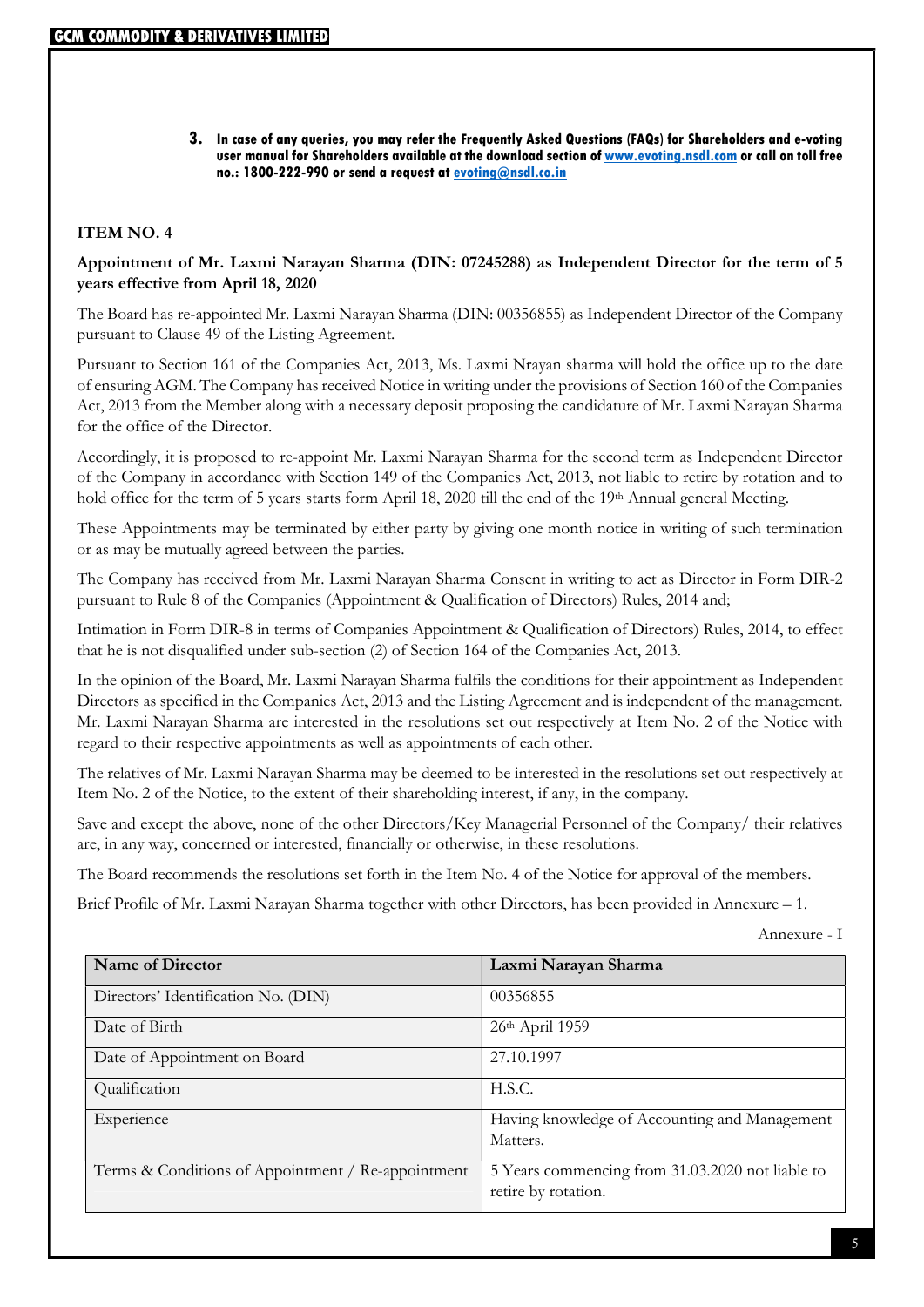| Remuneration details                                                                                         | Maximum of `5000/- per meeting |
|--------------------------------------------------------------------------------------------------------------|--------------------------------|
| Shareholding in Company                                                                                      | Nil                            |
| Relationship with the Company                                                                                | Not Any                        |
| List of Directorships held in other Companies<br>(excluding foreign, private and Section 8 Companies)        | 3                              |
| Memberships / Chairmanships of Audit and<br>Stakeholders' relationship Committees across Public<br>Companies | 2                              |

Date: December 07, 2020

#### By Order of the Board of Directors Place: Kolkata For GCM Commodity & Derivatives Limited

-/Sd<br>**Amalesh Sadhu** 

Registered Office:<br>3B Lal Bazar Street, Sir RNM House تمام المستخدم المستخدم المستخدم المستخدم المستخدم المستخدم المستخدم المستخد<br>4 Managing Director 3B Lal Bazar Street, Sir RNM House 5 th Floor, Kolkata-700001 West Bengal

CIN: L74999WB2005PLC102819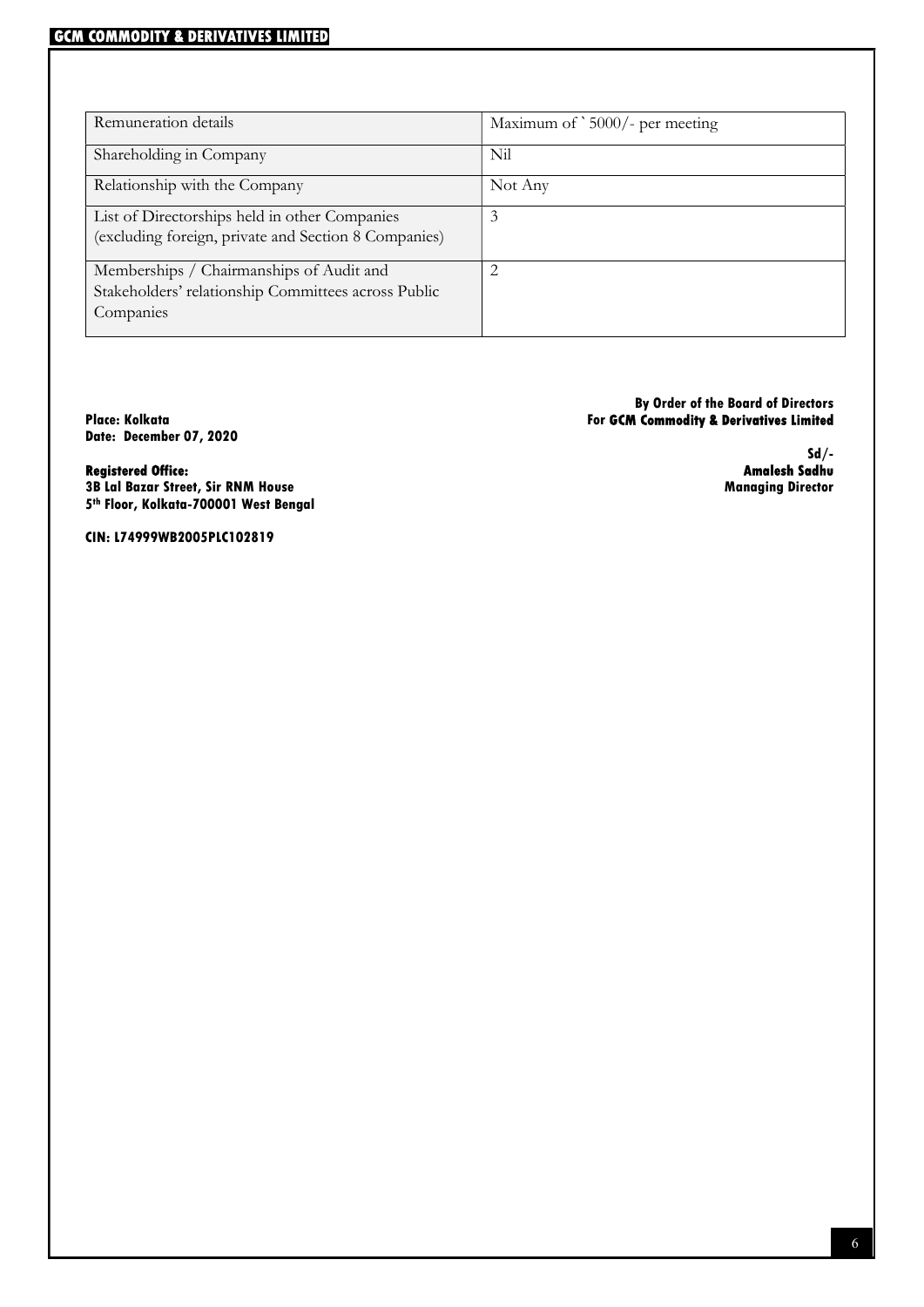|  | CIN: L74999WB2005PLC102819 |  |
|--|----------------------------|--|
|--|----------------------------|--|

Registered Office: 3B, Lal Bazar Street, Sir RNM House, 5th Floor, Kolkata-700001 West Bengal Tel: +91 33 3028 5807, Email: gcmcomm.kolkata@gmail.com, URL: www.gcmcommo.co.in

#### Form No. MGT – 11, PROXY FORM / BALLOT FORM

(Pursuant to the section 105(6) of the Companies Act, 2013 and rule 19(3) of the Companies (Management and Administration), 2014)

| <b>Name of the Member 2008 States and States and States and States and States and States and States and States and States and States and States and States and States and States and States and States and States and States and</b> |                                                                 |                                                   |  |
|--------------------------------------------------------------------------------------------------------------------------------------------------------------------------------------------------------------------------------------|-----------------------------------------------------------------|---------------------------------------------------|--|
|                                                                                                                                                                                                                                      |                                                                 |                                                   |  |
|                                                                                                                                                                                                                                      |                                                                 |                                                   |  |
|                                                                                                                                                                                                                                      | Shares of GCM Commodity & Derivatives Limited, hereby appoint - |                                                   |  |
|                                                                                                                                                                                                                                      |                                                                 | Signature _________________________or failing him |  |
| 2.                                                                                                                                                                                                                                   |                                                                 |                                                   |  |
|                                                                                                                                                                                                                                      | having email Id                                                 |                                                   |  |

as my/our proxy to attend and vote for me/us on my/our behalf at the 15<sup>th</sup> Annual General Meeting of the Company to be held on Wednesday, 30th December, 2020 at 11:00 AM and any adjournment thereof.

|                                                          | <b>Ordinary Business</b>                                                                                                                                                                                                                                                                                                       | For     | <b>Against</b> |
|----------------------------------------------------------|--------------------------------------------------------------------------------------------------------------------------------------------------------------------------------------------------------------------------------------------------------------------------------------------------------------------------------|---------|----------------|
|                                                          | Adoption of the Audited Standalone Financial Statements along with reports thereon of the<br><b>Company for the FY ended March 31, 2020</b>                                                                                                                                                                                    |         |                |
| $\mathbf 2$                                              | Re-Appointment of Samir Baid as Director who retires by rotation and being eligible offers himself<br>for re-appointment.<br>To consider the re-appointment of the auditor, M/S. Maheshwari & Co. Chartered Accountants (Firm<br>3<br>Reg. No.105834W) as the Statutory Auditors of the Company and to fix their remuneration. |         |                |
|                                                          |                                                                                                                                                                                                                                                                                                                                |         |                |
|                                                          | <b>Special Business</b>                                                                                                                                                                                                                                                                                                        |         |                |
|                                                          | Re-appointent of Mr. Laxmi Narayan Sharma as independent director for Second Term                                                                                                                                                                                                                                              |         |                |
|                                                          | 2020                                                                                                                                                                                                                                                                                                                           | Affix   |                |
|                                                          |                                                                                                                                                                                                                                                                                                                                |         |                |
| Signature of Shareholder(s) Signature of Shareholder (s) |                                                                                                                                                                                                                                                                                                                                | Revenue |                |

Signature of Proxy holder(s)\_

Notes:

1. This Form of Proxy in order to be effective should be duly completed and deposited at the Registered Office of the Company, not less than 48 hours before the commencement of the Annual General Meeting.

2. For the Resolutions, Explanatory Statement and Notes, please refer to the Notice of the 15th Annual General Meeting.

Stamp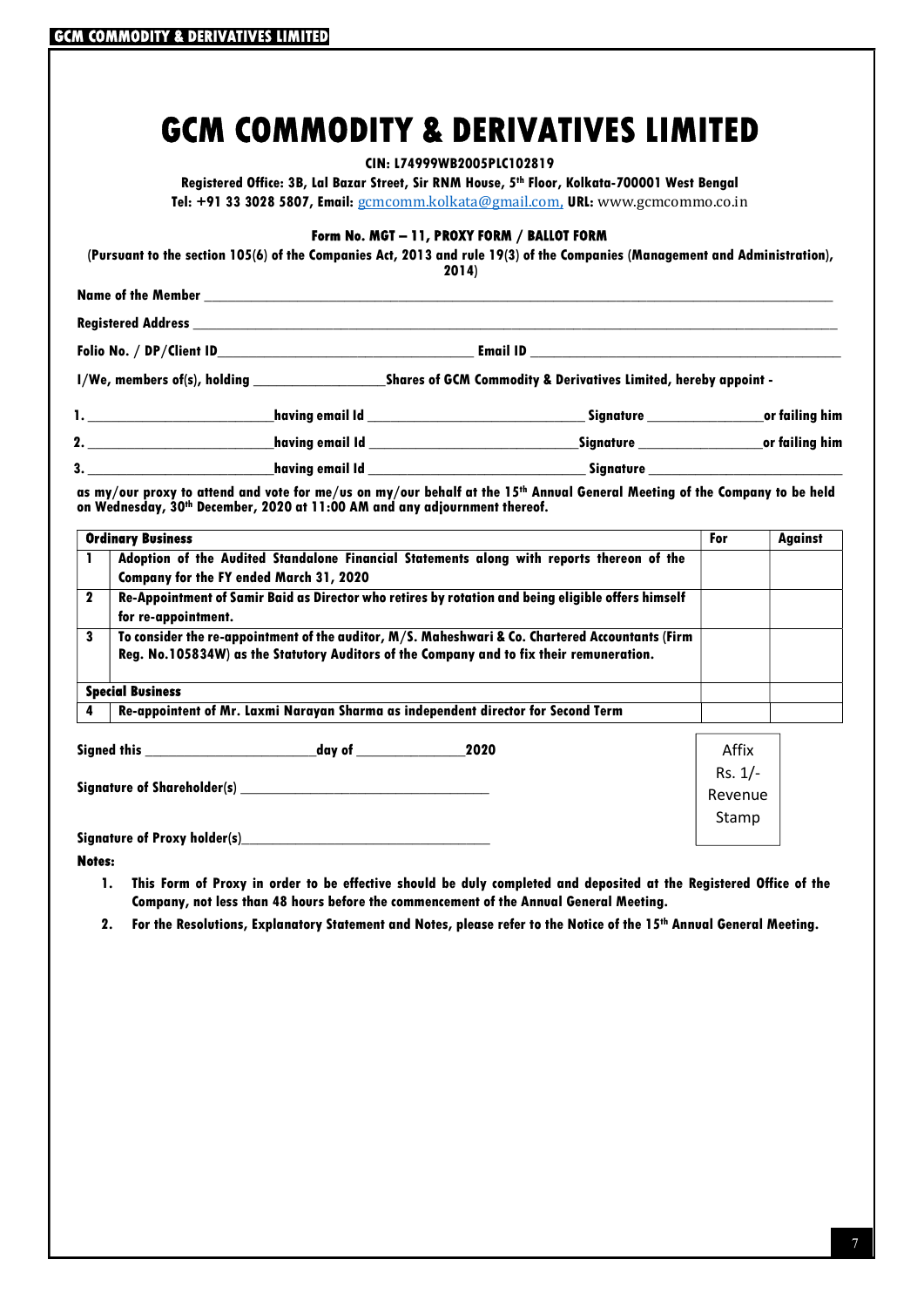CIN: L74999WB2005PLC102819

Registered Office: 3B, Lal Bazar Street, Sir RNM House, 5th Floor, Kolkata-700001 West Bengal Tel: +91 33 3028 5807, Email: gcmcomm.kolkata@gmail.com, URL: www.gcmcommo.co.in

#### Attendance Slip

| Folio no. | DP ID | <b>Client ID</b> | <b>No. of Shares</b> |
|-----------|-------|------------------|----------------------|
|           |       |                  |                      |
|           |       |                  |                      |

\* Applicable to Members holding shares in Electronic Form

I................................................................................(name of the Shareholder/Proxy) hereby record my presence at the 14th Annual General Meeting of the company held on Wednesday, 30th December, 2020 at 11:00 AM at Registered Office of the Company at 3B, Lal Bazar Street, Sir RNM House, 5th Floor, Kolkata-700001 West Bengal.

Note:

Signature of Shareholders/Proxy

- 1. Please complete this attendance slip and hand it over at the entrance of the meeting hall.
- 2. Only shareholders of the company or their Proxies will be allowed to attend the meeting on production of the attendance slip dully completed and signed.

## Route map to the Venue of the Annual General Meeting